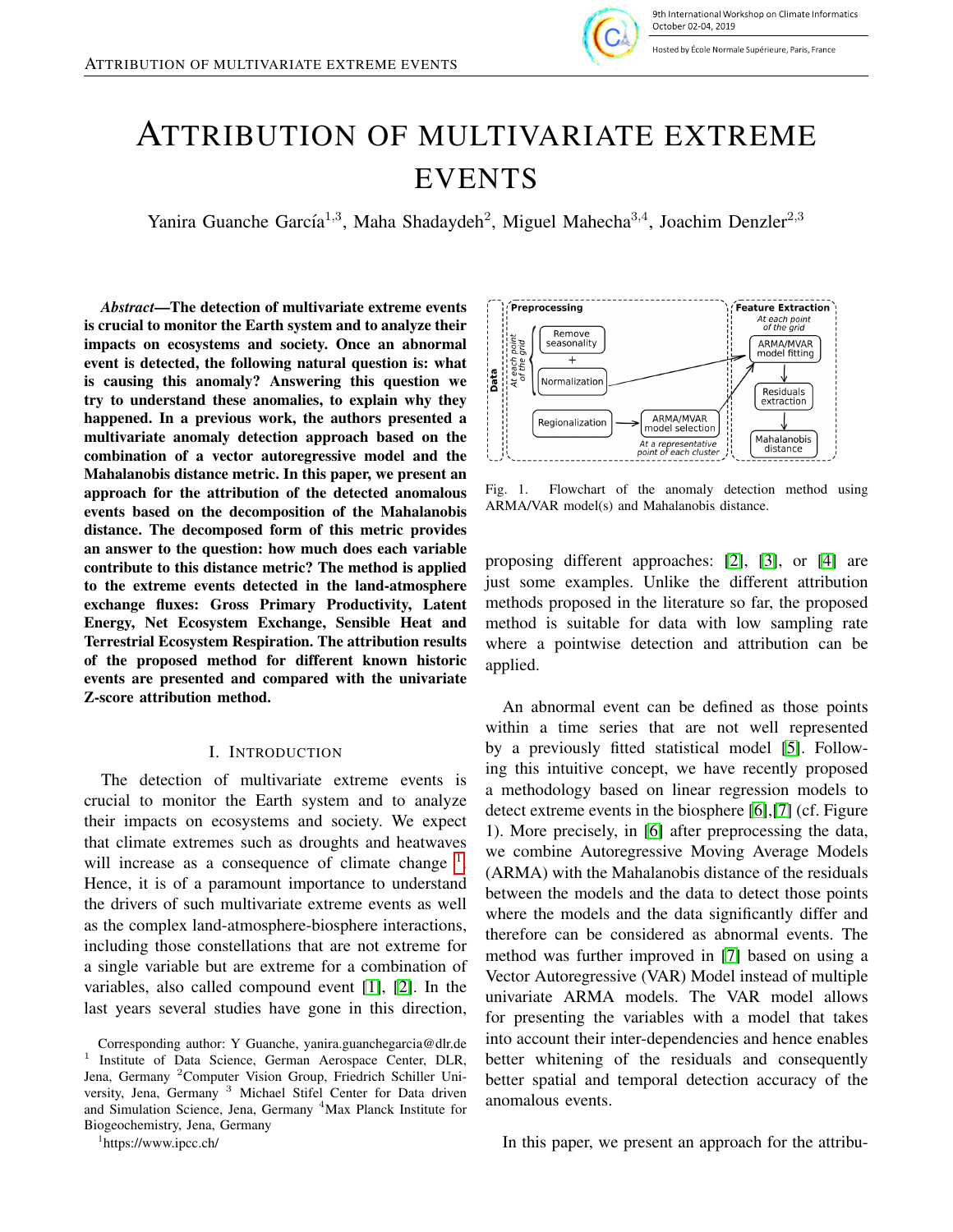

tion of multivariate anomalous events, where attribution here means to define the contribution of each of the variables involved to making the event an extreme one. The presented approach is based on the decomposition of the Mahalanobis distance of the residuals of the VAR model into components whereby each component presents the contribution of one of the used variables to the Mahalanobis distance. The decomposed form of this metric provides an answer to the question: how much does each variable contribute to this distance metric? The method is applied to the extreme events detected when using five land-atmosphere exchange fluxes (Gross Primary Productivity, Latent Energy, Net Ecosystem Exchange, Sensible Heat and Terrestrial Ecosystem Respiration). The attribution results of the proposed method for different known historical events are presented and compared with the univariate Z-score attribution method.

## II. ANOMALY DETECTION WITH VECTOR AUTOREGRESSIVE MODEL AND MAHALANOBIS DISTANCE

Let  $x_i, i = 1, \dots, N$  denotes the time series of N Earth observation variables. Each time series  $x_i(n)$ ,  $n =$  $1, \dots, m$  is a realization of length m real valued discrete stationary stochastic process  $X_i$ ,  $i = 1, \dots, N$ . These  $N$  time series can be represented by a  $pth$  order VAR model of the form

<span id="page-1-0"></span>
$$
\begin{bmatrix} x_1(n) \\ \vdots \\ x_N(n) \end{bmatrix} = \sum_{r=1}^p A_r \begin{bmatrix} x_1(n-r) \\ \vdots \\ x_N(n-r) \end{bmatrix} + \begin{bmatrix} \epsilon_1(n) \\ \vdots \\ \epsilon_N(n) \end{bmatrix}.
$$

The residuals  $\epsilon_i$ ,  $i = 1, \dots, N$  constitute a white noise stationary process with an  $N \times N$  residual covariance matrix  $\Sigma$ . The model parameters at time lags  $r = 1, \dots, p$  are defined by

$$
A_r = \begin{bmatrix} a_{11}(r) & \cdots & a_{1N}(r) \\ \vdots & \ddots & \vdots \\ a_{N1}(r) & \cdots & a_{NN}(r) \end{bmatrix} .
$$
 (2)

The steps of the anomaly detection method using the VAR $(p)$  model in  $(1)$  are summarised in Figure [I.](#page-0-1) After removing seasonality and normalizing the variables as two pre-processing steps, the data are clustered into climate regions according to the Koppen climate classification map [\[8\]](#page-4-6). Then for each climate region, a representative point that is geographically centered in the region has been selected. The VAR model order p was defined for every climate region, at each representative point, by means of a Bayesian Criterion [\[9\]](#page-4-7). Once the model order  $p$  is defined for each region, we proceed with the entire grid, fitting a  $VAR(p)$  model for each point in the grid. The residual vector E is calculated as the difference between the estimated VAR model output and the real value of the used variables. The Mahalanobis distance [\[10\]](#page-4-8), [\[11\]](#page-4-9) of the residual vector is then used as a measure of the deviation of the multivariate residuals at a certain time step from their joint distribution. The Mahalanobis distance is defined in the square unit as:

$$
d_m(\mathbf{E}) = (\mathbf{E} - \bar{\mathbf{E}})^{\mathrm{T}} \Sigma^{-1} (\mathbf{E} - \bar{\mathbf{E}})
$$
 (3)

where E and  $\Sigma$  are the mean and covariance matrix of the multivariate residuals vector E respectively. The mean and the covariance were estimated considering the entire time series. This was the best way to do so in our case due to the short length of the time series used together with its coarse temporal resolution.

When the value of the Mahalanobis distance of the residuals is large, it is assumed that something abnormal occurs in the system and the model is not able to correctly capture it. The easiest way to detect abnormal events is to set a fixed percentile threshold and look for the points with Mahalanobis distance surpassing this threshold. The reader is referred to [\[6\]](#page-4-4), [\[7\]](#page-4-5) for further details on different multivariate anomalous event detection methods.

# III. ATTRIBUTION SCHEME BASED ON MAHALANOBIS DISTANCE DECOMPOSITION

Once an anomalous event is detected, the next natural question is: *which variables are causing this anomaly?* An intuitive approach to answer this question is to decompose the value of the Mahalanobis distance into components, whereby each component quantifies the contribution of one of the variables to the distance. Garthwaite and Koch [\[12\]](#page-4-10) recently proposed the corrmax transformation for the decomposition of the Mahalanobis distance which can be easily implemented and provides helpful results from an attribution point of view. The decomposition has the form:

$$
d_m(\mathbf{E}) = \mathbf{W}^T \mathbf{W},\tag{4}
$$

where  $\mathbf{W} = (W_1, \cdots, W_N)^T$  is a vector with N elements, corresponding to the  $N$  variables contributing to the Mahalanobis distance  $d_m(\mathbf{E})$ , and is calculated by:

$$
\mathbf{W} = (\mathbf{S} \Sigma \mathbf{S})^{-1/2} \mathbf{S} (\mathbf{E} - \bar{\mathbf{E}}), \tag{5}
$$

where S denotes a diagonal matrix of the inverses of the standard deviations of the variables of E. The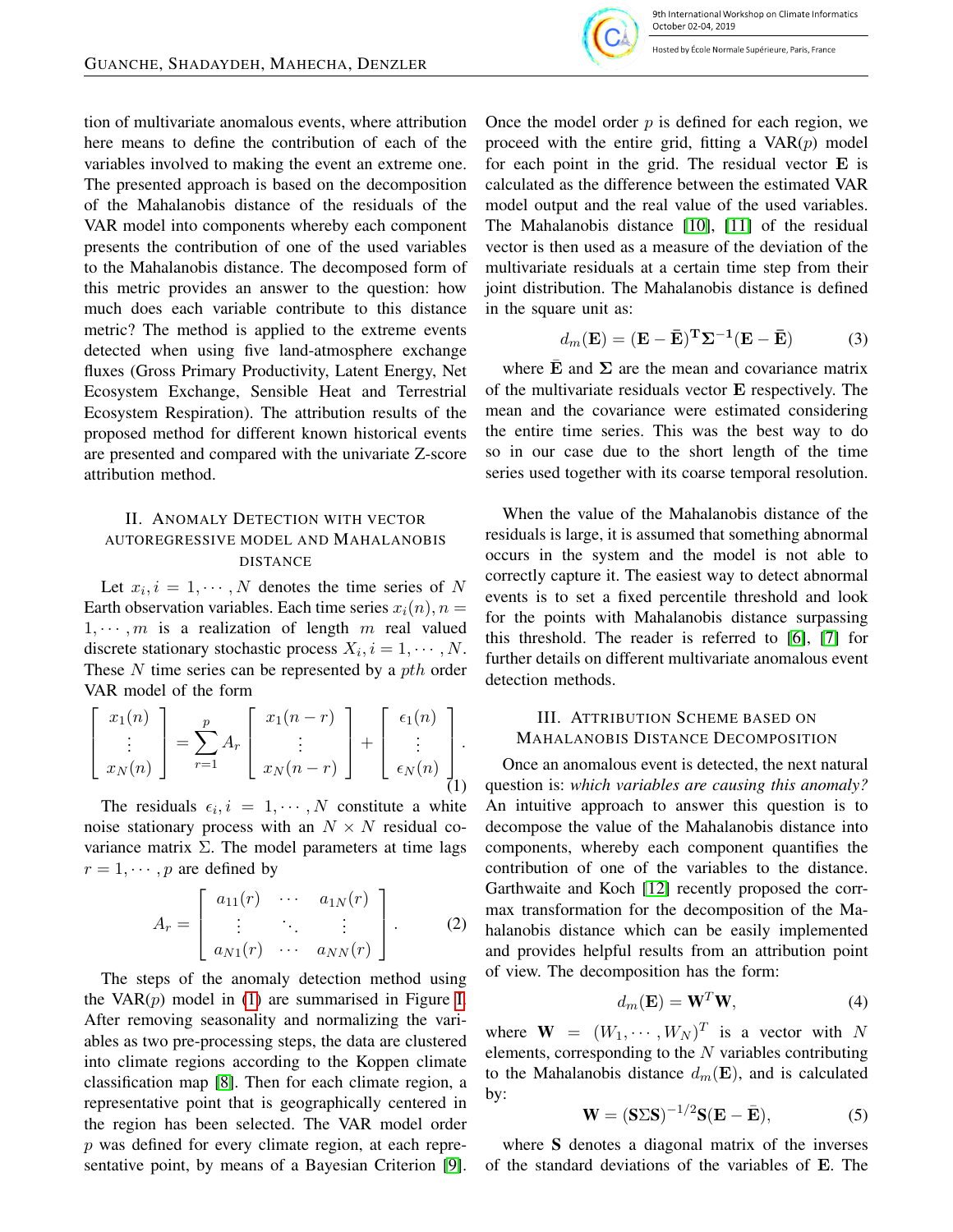components of W should be uncorrelated, with the transformation chosen to maximize the sum of correlations between the corresponding elements of S and W.

## IV. EXPERIMENTAL RESULTS AND DISCUSSION

Data from the Earth System Data Cube  $(ESDC)^2$  $(ESDC)^2$ developed within the ESDL project has been used as the primary source of land-atmosphere exchange fluxes data for this study. The ESDC comprises spatiotemporal data consisting of: time, latitude, longitude and multivariate Earth Observations. The version used in this study covers the period from January 2001 to December 2012 with 8-daily observations and a spatial grid with a resolution of 0.25◦ . More than 30 biosphere and atmosphere parameters are included in this database. Out of these variables, we have used those five that mainly measure the terrestrial biosphere activities: Gross Primary Productivity (GPP), Latent Energy (LE), Net Ecosystem Exchange (NEE), Sensible Heat (SH) and Terrestrial Ecosystem Respiration (TER), which were kindly provided by the FLUXCOM $3$  initiative [\[13\]](#page-4-11), [\[14\]](#page-4-12). The study area comprises Africa and Europe (see Figure [2\)](#page-3-0). This area was defined as the main study area within the European project BACI: Towards a Biosphere Atmosphere Change Index<sup>[4](#page-2-3)</sup> which is the framework of the current study.

The proposed method is applied for the attribution of two known historic events: the Russian Heatwave of July 2010 and the Drought that affected the Horn of Africa in November 2006. Attribution results of other historic events can be found in [\[7\]](#page-4-5). The definition of the temporal and spatial extension of these events was supported by socio-climate experts from the BACI project and is out of the scope of this study.

The results of the proposed method are compared with the univariate Z-score results [\[15\]](#page-4-13) applied to the same historic extreme events. The Z-score is a measure that compares the distribution of a certain variable within the temporal extent of the detected anomalous event with the distribution of this variable in the entire time series. The Z-score quantifies the discrepancy between these two distributions. This is done separately for each variable. High positive or

<span id="page-2-1"></span>2 //http://www.earthsystemdatalab.org/

<span id="page-2-2"></span>3 //http://www.fluxcom.org/

<span id="page-2-3"></span>4 //http://www.baci-h2020.eu

negative values of the Z-score indicate which variables are most different from their normal behaviour within the time duration of the event.

Figures [2](#page-3-0) and [3](#page-3-1) show the results obtained for the Mahalanobis distance decomposition and the Z-scores for the two known historic events. Each figure shows the spatial extension of the event (upper left subplot), the Z-scores (upper subplots) and the Mahalanobis distance decomposition (lower subplots). The Z-score subplots show the histograms of the five variables within the time window of the event (red) and the entire time series (grey) together with the value of the Z-score obtained from the comparison of both histograms. The lower subplots show the Mahalanobis distance intensity (map on the left) presenting the spatial extent of the detected anomalous event, in addition to five other maps, each one shows the contribution of one of the used variables to the detected events.

According to the Mahalanobis decomposition using the corr-max transformation, the Russian Heatwave (Figure [2\)](#page-3-0) is most dominantly manifested in LE then in SH. These results of the Mahalanobis decomposition are coherent with the analysis proposed by other authors, [\[2\]](#page-4-0), [\[4\]](#page-4-2). For the case of the Drought in the Horn of Africa, (Figure [3\)](#page-3-1) GPP and NEE, are the most contributing ones. Validating the attribution results of a drought are not trivial since these are very long events where several factors are involved. The Zscore analysis sorts the contribution of the variables differently. These discrepancies between the Z-score approach and the proposed multivariate approach show the relevance of performing a multivariate analysis and the limitations of univariate approaches in such complex systems like biosphere or climate systems. Unfortunately, a detailed quantitative evaluation of the performance of the proposed method is not possible due to the lack of ground truths for the attribution of the extreme events considered in this study.

#### **ACKNOWLEDGMENTS**

This study has been conducted within the framework of the project BACI: Towards a Biosphere Atmosphere Change Index, funded by the European Union's Horizon 2020 research and innovation program under the grant agreement No 640176.

#### **REFERENCES**

<span id="page-2-0"></span>[1] M. Reichstein, M. Bahn, P. Ciais, D. Frank, M. D. Mahecha, S. I. Seneviratne, J. Zscheischler, C. Beer, N. Buchmann, D. C.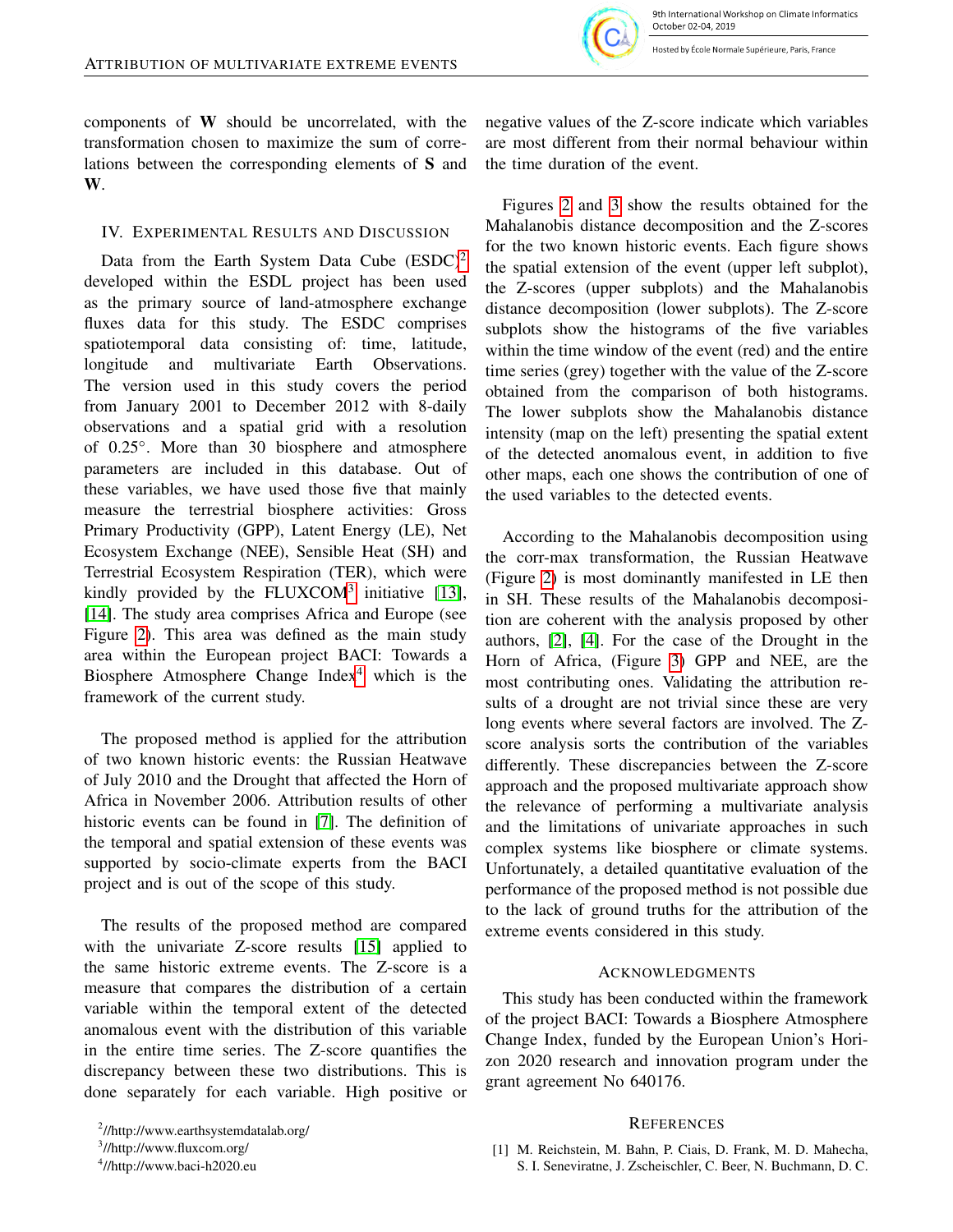

9th International Workshop on Climate Informatics October 02-04, 2019

Hosted by École Normale Supérieure, Paris, France



<span id="page-3-0"></span>Fig. 2. Attribution scheme for the Russian Heatwave from July 2010. Upper left plot: spatial extent of the Heatwave (blue rectangle), upper right plots: Z-score for the five variables involved, lower plots: Mahalanobis intensity (left) and its decomposition into the five used variables .



<span id="page-3-1"></span>Fig. 3. Attribution scheme for the Drought in the Horn of Africa from November 2006. Upper left plot: spatial extent of the Drought (green rectangle), upper right plots: Z-score for the five variables involved, lower plots: Mahalanobis intensity (left) and its decomposition into the five used variables.